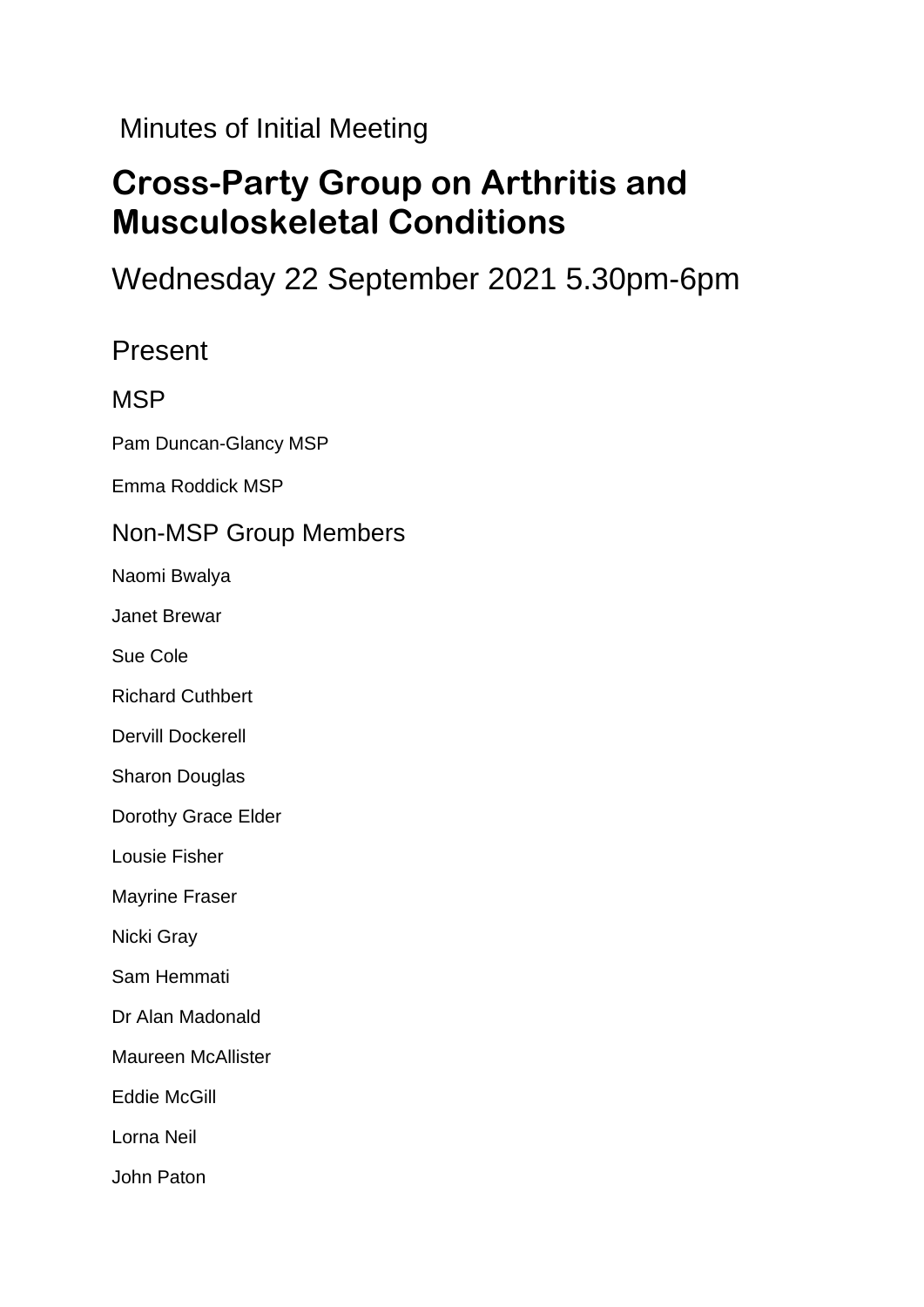Professor Duncan Porter

Jenny Snell

Anne Simpson

Dr Louise Wilson

# Apologies

Fay Campbell

Paul Cockburn

J ohn Feinmann

Dr Margaret Mary-Gordon

Nicki Gray

Professor Colin Howie

Matt Pickup

Dr Ruth Richmond

Professor Stefan Siebert

Carol Williams

Dr Uwe Wolfram

# Agenda item 1 Welcome

Pam Duncan-Glancy MSP as chair welcomed everyone to this short initial meeting to elect office bearers- with apologies for the extremely late start due to businesss in the chamber continuing much longer than expected.

Both Pam Duncan-Glancy MSP and Emma Roddick MSP expressed their wish to support the work of the Group from their personal perspective and experience as well as from their positions as newly elected parliamentarians.

# Agenda item 2 Election of officer bearers

- Convenor-Pam Duncan-Glancy MSP proposed and agreed
- Deputy Convenor-Emma Roddick MSP proposed and agreed